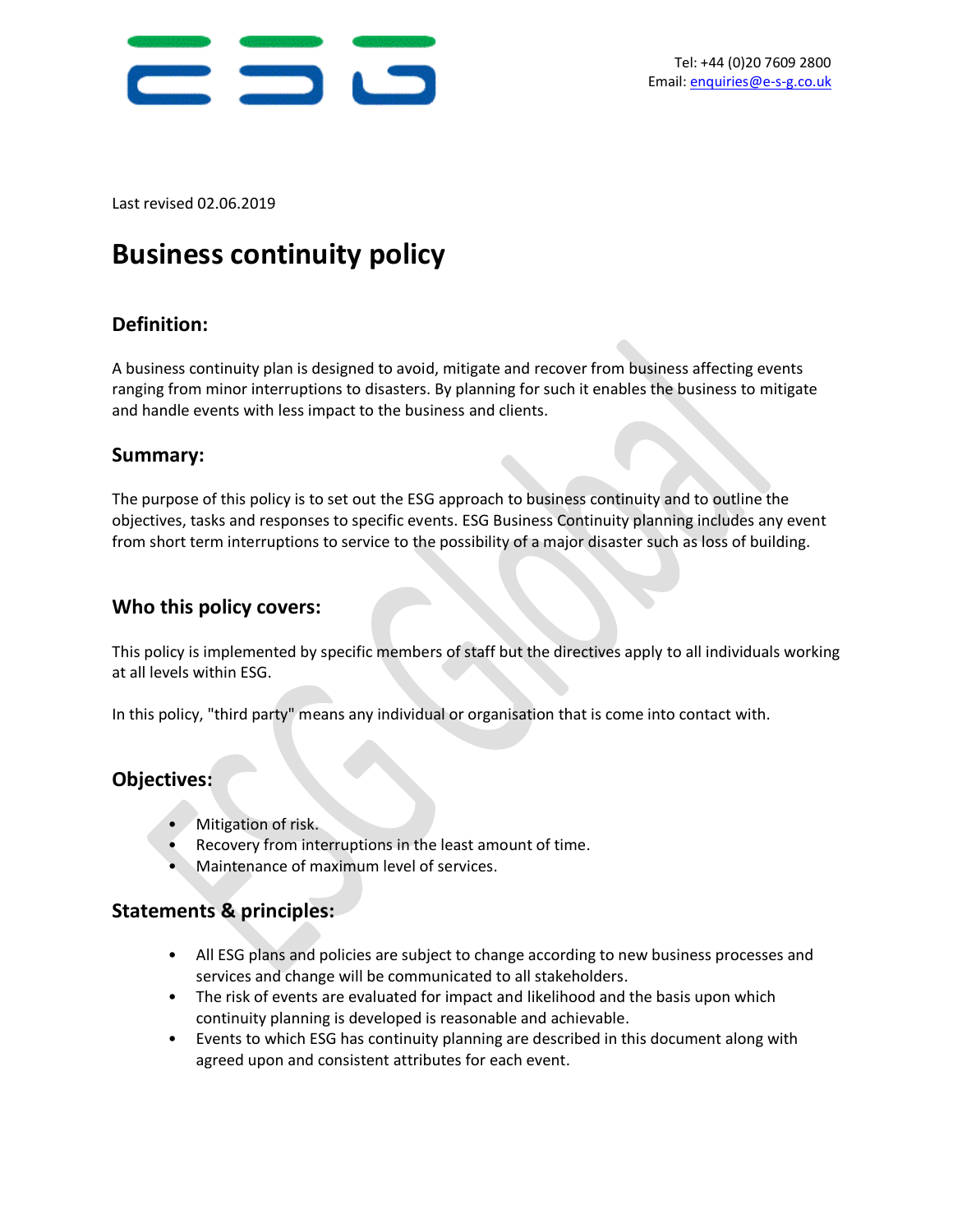

• Contact of business units will be achieved by all of available means including email, telephone (VOIP, mobile and landline), SMS and physical notification. Key contact details are changeable and made available to all employees electronically and in printed literature.

## **General procedures:**

When ascertaining and identifying a risk event, if that event is not listed in this document, then the procedures of the closest event listed are to be used as the template and modified accordingly.

Progress, positive or negative, in event managing procedures is to be communicated on a regular ongoing basis to ESG key contacts, all affected ESG employees, affected clients and suppliers.

On event closure the incident details are to be analysed with a view to improvement and future mitigation.

## **Events requiring continuity response and mitigation:**

#### **Network connectivity loss – medium risk – high impact**

**Description:** Internet or network malfunction including email/IM system loss.

**Affected:** All functions relying on central file repositories and email/IM communication.

#### **Procedures:**

Contact available ESG senior network engineer to log problem and to establish problem characteristics. All stakeholders to be contacted by telephone to request all communications to be by non VOIP telephony such as landline and mobile phone. All communications made by alternative methods are to be recorded so that details of which can be entered onto the system after the event resolution.

**Event management:** ESG senior network engineer and senior ESG staff member to coordinate event reaction.

**Resources:** Landline and mobile telephony, and backup systems.

#### **Networked hardware loss or interruption – low risk – high impact**

**Description:** Networked hardware such as central servers malfunctioning.

**Affected:** All functions relying on central file repositories and/or online systems residing on affected hardware.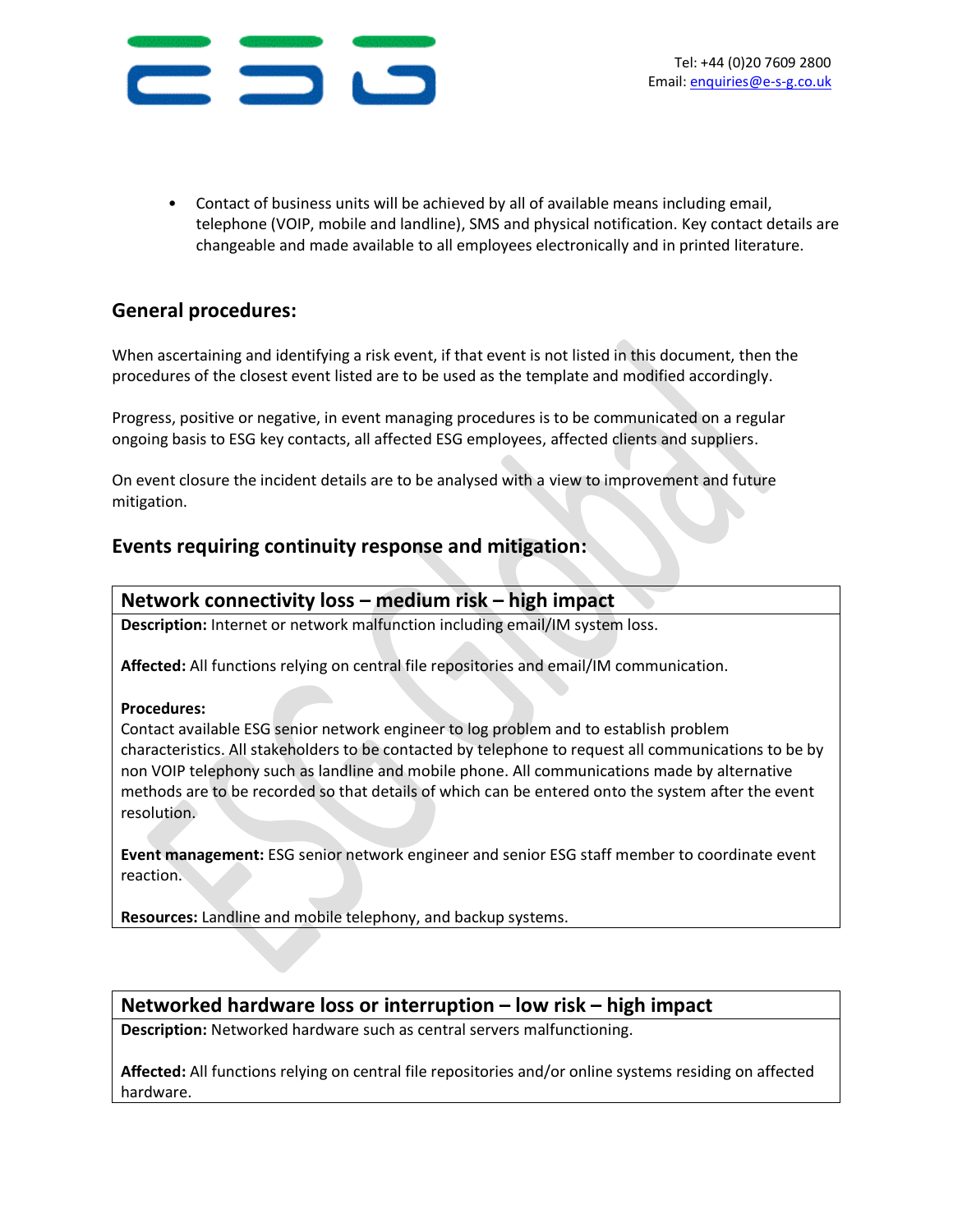## 330

#### **Procedures:**

Contact available ESG senior network engineer to log problem and to establish problem characteristics. All stakeholders to be contacted by telephone to inform of progress and likely timescale to resolution.

If a hardware resolution is not expected within the agreed timescale then domains relating to the networked hardware to be redirected to servers holding backed up online files and email systems. Any incremental backups to be applied to those systems prior to redirection.

Affected hardware to be reattached to the systems if the incident is considered to be resolved and unlikely to reoccur or new hardware primed and configured as replacement.

**Event management:** ESG senior network engineer and senior ESG staff member to coordinate event reaction.

**Resources:** Network, hardware and backup systems.

## **Telephone connectivity loss – low risk – high impact**

**Description:** Telephone hardware, line or system malfunction.

**Affected:** All functions and clients relying on telephone support.

#### **Procedures:**

Contact available ESG senior network engineer to log problem and to establish problem characteristics. If the telephony loss is due to a networking issue affecting VOIP then all stakeholders, clients and suppliers to be contacted by telephone to request all communications to be by non VOIP telephony (landline and mobile phone), email or helpdesk ticketing. All telephony by online PBX is to be redirected to landline and/or mobile telephones.

If the telephony loss is due to a landline issue then all stakeholders, clients and suppliers to be contacted by VOIP telephone to request all communications to be by VOIP telephony, mobile, email or helpdesk ticketing.

All communications made by alternative methods are to be recorded so that details of which can be entered onto the system after the event resolution.

**Event management:** ESG senior network engineer and senior ESG staff member to coordinate event reaction.

**Resources:** Landline, VOIP and mobile telephony, and PBX systems.

**Linked events:** Network connectivity loss.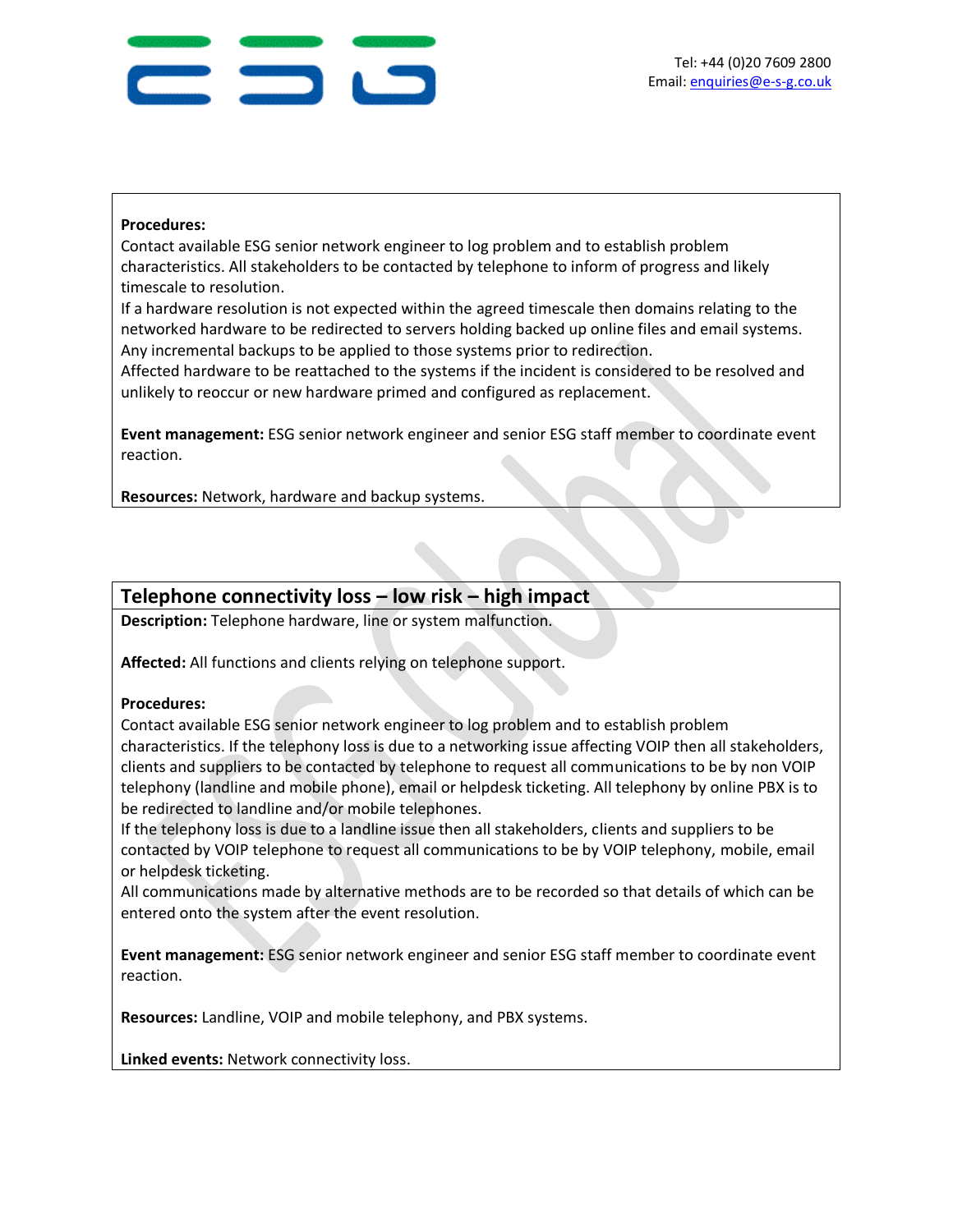

### **Lost files (major) – low risk – high impact**

**Description:** Major or total data files loss due to for instance network issue or building loss.

**Affected:** All functions relying on the use of electronic data.

#### **Procedures:**

Contact available ESG senior network engineer to log problem and to establish problem characteristics and likely duration. Confirm with ESG Operations Manager if restoration is required from online, onsite and offsite backup systems.

If complete system restoration is not achievable in an agreed timescale then lower level ad hoc file restoration is to be considered.

Advise all stakeholders of the event and the impending action/resolutions including affected employees, clients and suppliers.

**Event management:** ESG senior network engineer and senior ESG staff member to coordinate event reaction.

**Resources:** Online, onsite and offsite Backup systems .

**Linked events:** Building loss.

## **Lost files (specific files/directories) – low risk – low to high impact**

**Description:** Specific data file(s) loss due to for instance network issue or accidental deletion/overwriting.

**Affected:** All functions relying on the use of that specific electronic data.

#### **Procedures:**

Contact available ESG senior network engineer to log problem and to establish problem characteristics and to initiate restoration from the latest backup whether local to the ESG user of that file or via an onsite, offsite or online backup.

Advise all stakeholders of the event if the file is not restorable within an agreed timescale and if that file loss has a negative impact.

**Event management:** Relevant ESG Project manager to coordinate event reaction.

**Resources:** Local computer, online, onsite and offsite backup systems.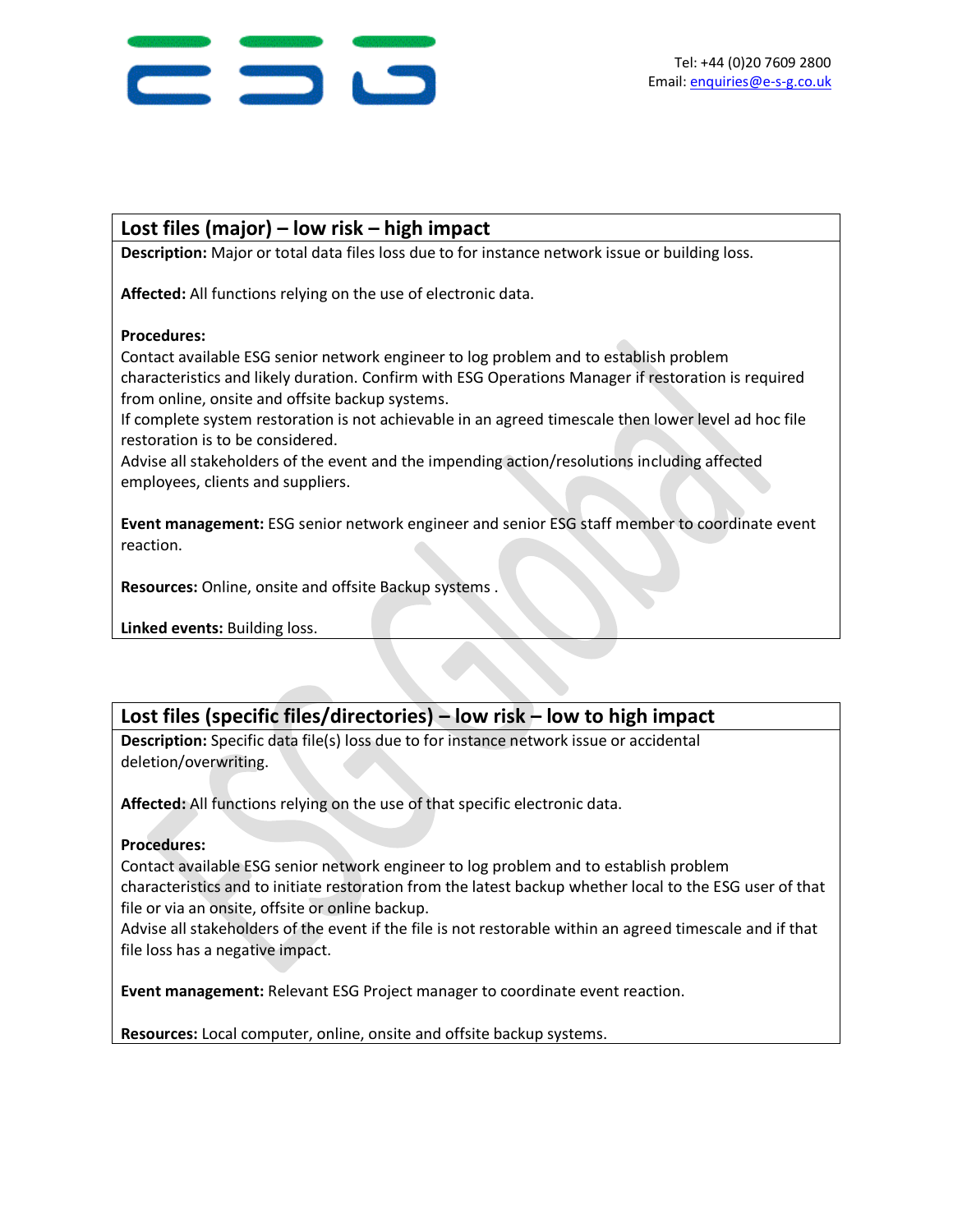

#### **Local hardware loss or interruption – low risk – low impact**

**Description:** Malfunction of local hardware such as PCs and printers.

**Affected:** All functions relying on the use of affected hardware.

#### **Procedures:**

Contact an available ESG engineer to log problem. Contact manufacturer or supplier if that relationship exists. Switch to another available machine. Any data repositories such as local HDDs are to be backed up by the ESG engineer and data transferred to the new hardware.

**Event management:** ESG engineer to coordinate event reaction.

**Resources:** Local hardware and backup systems.

## **Power loss – low risk – high impact**

**Description:** Localised power units, lighting or entire power supply failure.

**Affected:** All functions

#### **Procedures:**

If a localised issue then an available ESG engineer to be contacted and the local equipment to be relocated.

If an entire power supply then ESG Operations Manager is to coordinate with relevant engineers and the local power companies if no broadcast has been received.

UPS backup systems will provide backup power. ESG Operations Manager to monitor the situation and if the power is not anticipated to be restored before UPS expiry then confirmation to be made of potential either movement of ESG operations to recovery site with phone and computers networked to backed up data, work from home or a combination of both (details are changeable and made available to all employees electronically and in printed literature).

Advise all stakeholders of the event and the impending action/resolutions including affected employees, clients and suppliers.

**Event management:** Senior ESG staff member to coordinate event reaction.

**Resources:** Power equipment, UPS, ESG data card enabled laptops/tablets, mobile phones.

**Linked events:** Building loss

#### **Building loss – low risk – high impact**

**Description:** Building unusable due to for instance flood, fire, structural risk.